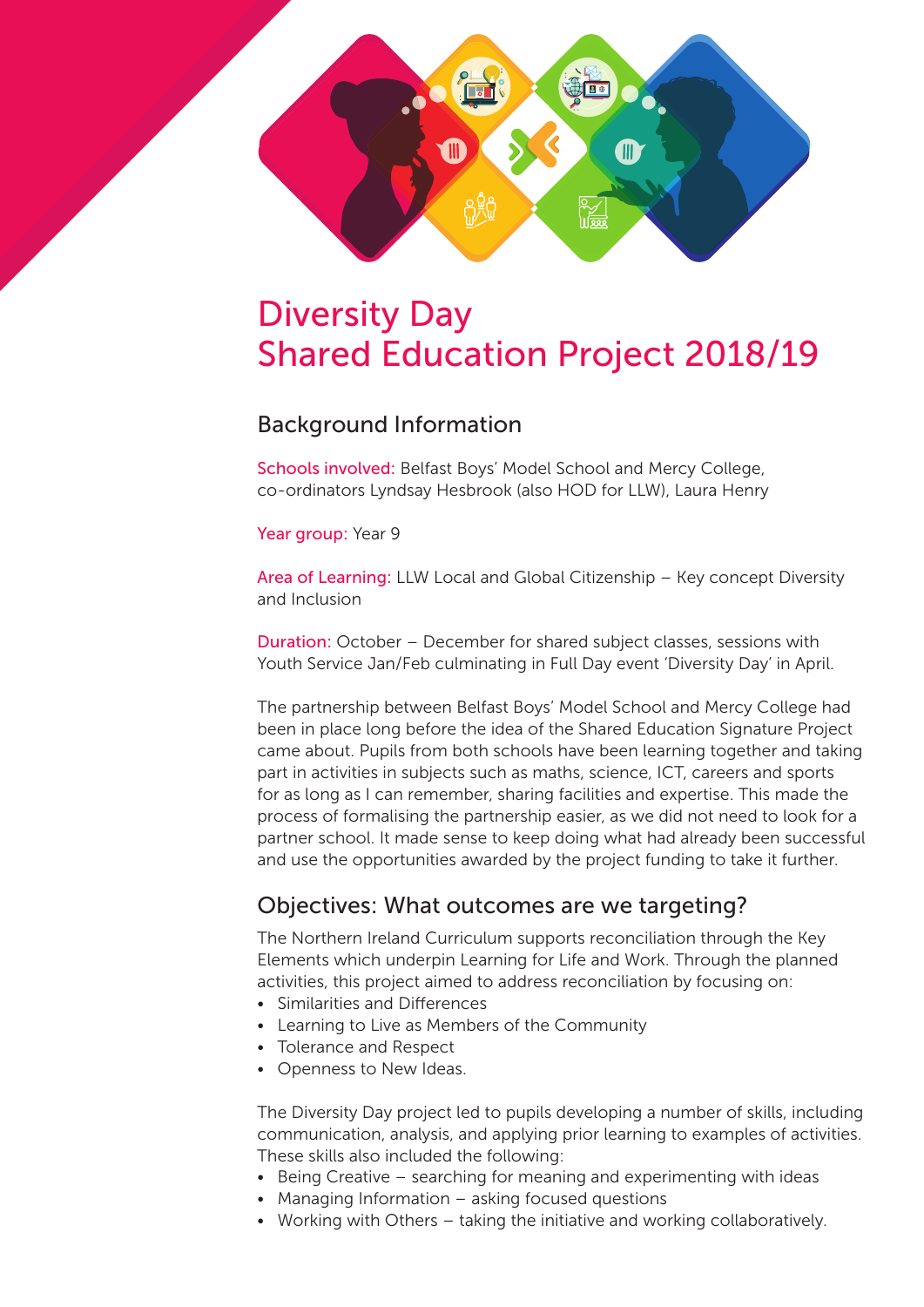

## Educational Outcomes

The Shared Education outcomes that we wanted pupils to know and understand in the context of LLW were tolerance, respect, and resolving conflict.

In class we looked at how pupils express their own identity, and then at how others express their identity. We used a range of resources to look at the similarities and differences between them. This gave pupils a concrete experience, as well as allowing them to understand why conflict may arise between individuals and groups, so that they could hopefully understand that conflict is often caused by a lack of understanding, and can be avoided. A number of pupils from both our schools were also involved in training by the Youth Service to help them develop their leadership and communication skills, looking at how to engage others and making sure that everyone took part in the final event.

Within Learning for Life and Work there are a number of Statutory Statements that must be covered by all pupils in Northern Ireland schools. The statements that related to this project are as follows:

#### Investigate ways in which individuals and groups express their identity, for example, *dress code, language, musical and sporting traditions, religious and political opinion, beliefs etc.*

# Investigate ways of managing conflict and promoting community relations,

reconciliation. Investigate the opportunities arising from diversity and multiculturalism and possible ways of promoting inclusion, for example, *community relations work, shared festivals and sporting events, integrated education.*

The aim of this project was to reinforce the learning taking place in LLW where we look at cultural diversity and respect for other cultures, both in Northern Ireland and in the wider world. In class pupils learned about the range of cultures in Northern Ireland, and their similarities and differences. During Diversity Day they get a hands-on experience of some of the aspects of those cultures including dance, food, arts and crafts. Some of our own pupils who originally come from different countries also talk about some features of their culture. This helps the pupils get to know one another and form relationships in a safe environment.

Our aim was that the pupils would enjoy seeing demonstrations of things which they have never experienced before. The aim was that they would gain an understanding from the facilitators about life in their home countries, and aspects of their culture which they may not have thought about. I also hoped that they would build on the relationships they have formed over the past weeks.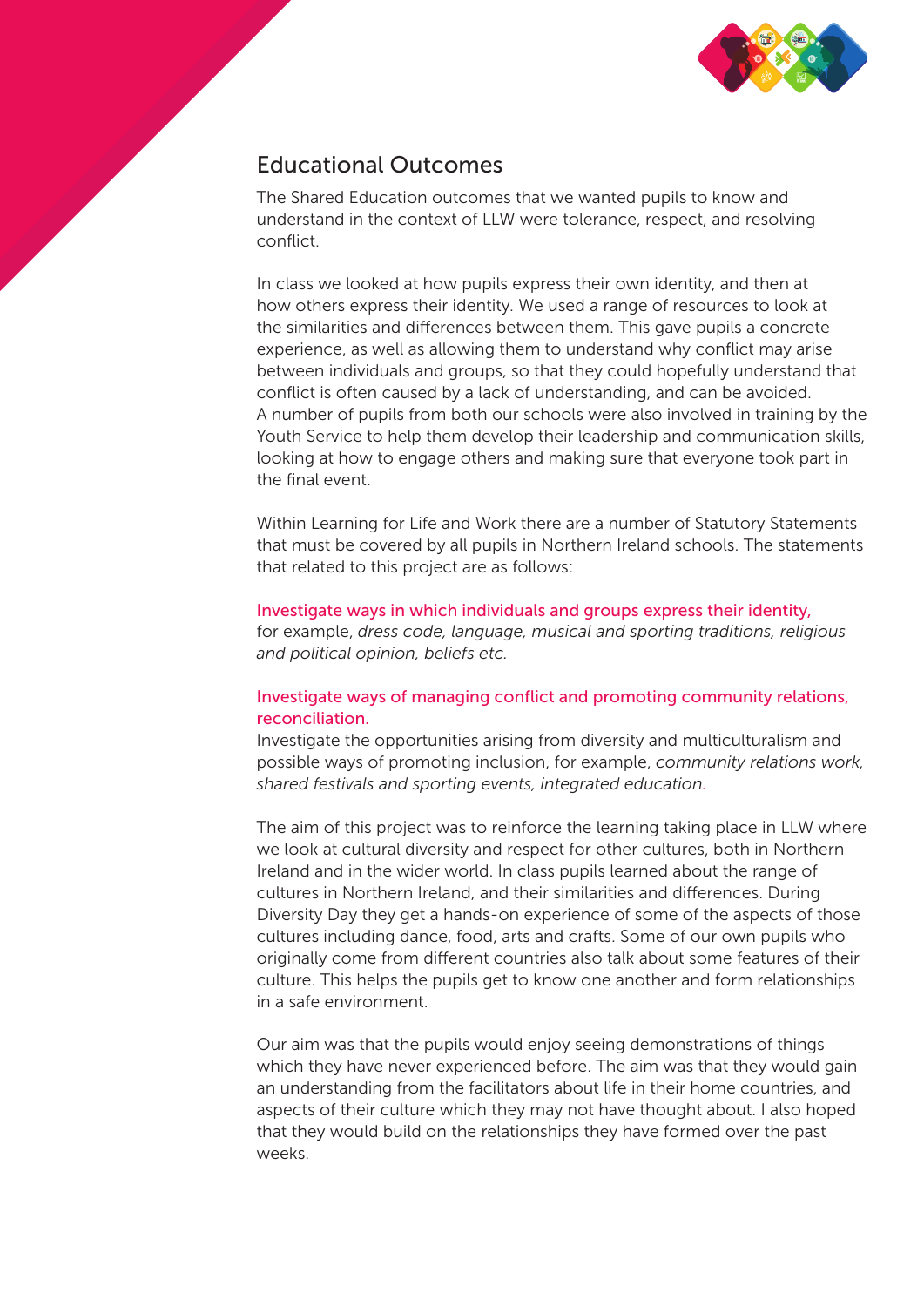

## The Activity

The final activity was our Annual 'Diversity Day' where we bring the year 9 pupils from both schools together to experience concrete real-life examples of how different cultures express their identity in Northern Ireland. It is a whole-day event with 15 activities for pupils to take part in, including music, dance, drumming, arts and crafts, and cookery.

Both co-ordinators and all LLW teachers in both schools (10 in total) were involved in the project. Approximately 250 pupils from both schools attended the final event. Thirty pupils from the partnership were chosen to be facilitators and were involved in the planning and running of the day.

Classes covering the subject content ran in both schools from October to December and workshops/shared classes with the Youth Service ran in January to March. The final event, 'Diversity Day' took place in April 2019.

On Diversity Day, pupils and staff took part in a number of workshops facilitated by Arsekta and The Confucius Institute. Some pupils originally from countries outside the UK also took part to help the pupils to gain a little understanding about life and culture in their country.

### Outcomes: How do you know you achieved your intended outcomes?

Shared education initiatives like this are important to broaden the horizons of pupils and to encourage them to be open-minded, tolerant, and respectful of others. It gives them the opportunity to mix in an otherwise divided society. Over the years, we have seen the pupils forming lasting friendships and wider support networks that will only benefit them in the future.

The main beneficiaries of the Diversity Day and the classes and activities leading up to it are the pupils. They get to have experiences that they may never encounter in normal day-to-day life and make lasting friendships that will hopefully contribute to making Northern Ireland a less conflicted society to live in. It also opens up more educational opportunities to them, as they will go into life outside of school with an open and tolerant approach to new people and experiences.

#### What was the impact of the activity on reconciliation and educational outcomes?

The main impact on our pupils that we have observed is that they have developed relationships with pupils from a different background to themselves. They can see beyond the past conflict in Northern Ireland and have become much more willing to take part in activities not in their comfort zone. Their confidence in speaking in an unfamiliar group has increased. They have developed their leadership skills as well as being able to study subjects that are offered outside their school, thus improving their educational outcomes. They are much more tolerant of others' beliefs, and understanding of others' expressions of identity. This became obvious in the results of the short survey done at the end of the day and in the evaluations.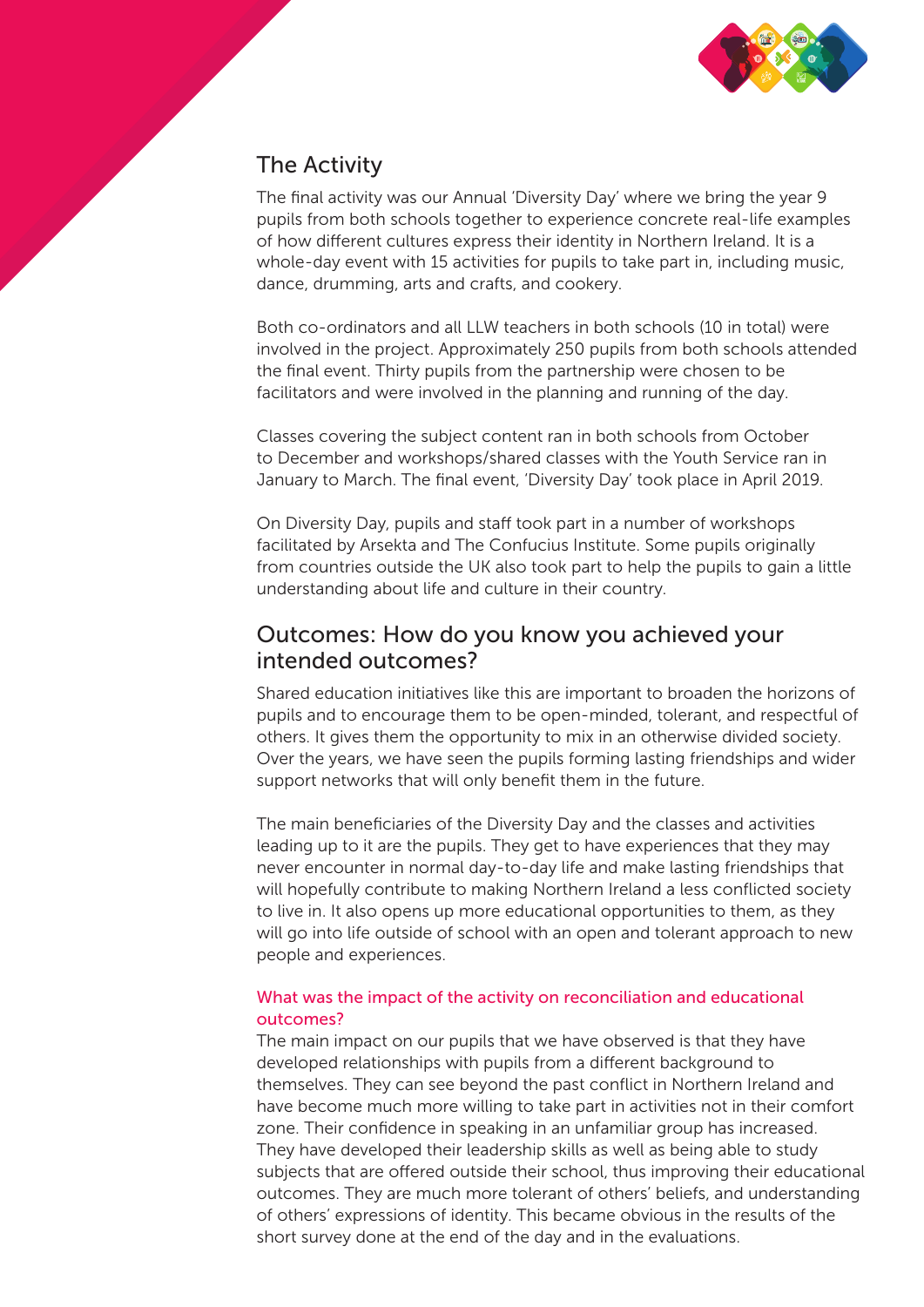

Since the programme has run for a number of years we can also see a longerterm impact on our two school communities, as we have pupils from both schools who have formed lasting friendships. These pupils have reported that they now feel totally comfortable attending sessions in each other's schools, meeting up on a regular basis in what would be considered 'non-neutral' venues. They feel that, without these opportunities, they would not have met, or had the experiences they have had. They have broadened their horizons and views.

#### Did you achieve your objectives?

From the evaluations completed, 89% of pupils really enjoyed the day and the activities, 94% felt they had learned something they didn't know before, and 78% felt comfortable attending sessions with pupils from another school. 85% of pupils would like to have more classes together and 97% of pupils better understand cultural identity in Northern Ireland.

### Reflections: What was the learning for practitioners?

#### Joint working: Planning

We have run this sort of day in various forms over the last four years and have learned lessons each year about the planning, and the length of time it takes. The attached action plan has all of the activities undertaken month by month. It has been refined over the last number of years to help promote a smoothly run event [\(see attached action plan\)](#page-5-0).

The main challenge was the time it takes, and the logistics of co-ordinating the different groups for the same event as well as having the event on a day which does not interfere with exams, testing, or other things happening in school. Another issue is co-ordinating the curriculum in both schools to be able to have the event when the topics have been taught to all pupils. Having run this event and others like it before, we know that the key is to get the pupils to engage with one another and activities that may be outside of their comfort zone. We have also learned that you really need your staff on board to organise an event like this, as there is a lot to do for just one person in each school while still teaching. Timetabling the groups is definitely a task for someone who likes logic puzzles as there are lots of things to take into account such as manageable group sizes, breaks and lunches. It is important not to overload the facilities, and to try and time things so that the groups are not moving around the building at the same time as a class changeover: this can become a problem when over 100 pupils are moving from class to class.

We start planning for this day in May of the previous year to co-ordinate the curriculum. We are very lucky that we have had such close contacts between the schools, so co-ordinating the teaching and learning is fairly easy. We share resources frequently between the two LLW departments and are in contact for much of the year about the curriculum and other projects we think we might run.

By September we have an idea of the time of year we want the event to run, and have our assessment timetable set out in both schools. We then contact Artsekta (and this year The Confucius Institute), and we liaise with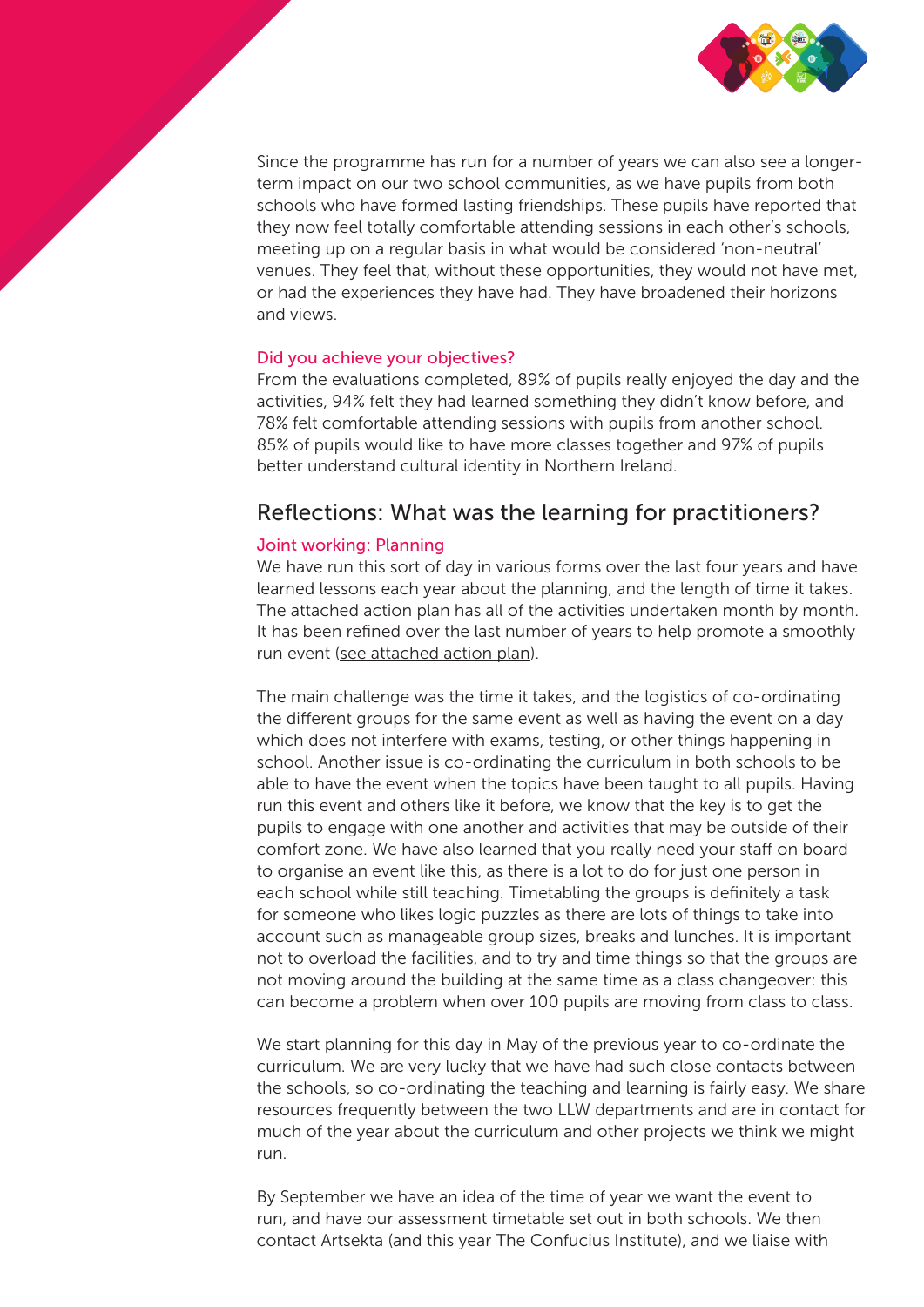

our HE department at BBMS at ensure that we are not disrupting transition programmes or testing within school.

We then begin to organise shared classes. It is not possible to have shared classes for the whole year as yet, due to finance, and disruption to teaching and learning; however, one class from each school begins to meet together. They use youthwork methodology to begin with, to get to know each other and to look at leadership skills. This also helps to foster tolerance and respect, which is a vital part of the LLW curriculum. All other pupils in the year group cover the same LLW lessons, looking at identity and how it is expressed. The next thing we have to do is book all of the venues. There are a lot of school events and assemblies on a weekly basis, so it is essential to book venues so we can facilitate all of the groups who want to come on the day.

We are very lucky to have a supportive senior management and colleagues who help out in any way they can, like getting everyone who is here fed on the day! Once the bookings are all finalised we look at our timetable to try to organise our groups into manageable sizes so that they can get the best out of the day. We then book transport and food with the school canteen for breaks and lunch. The most important thing is to get your senior management on board and to enlist colleagues to help, especially in the school that hosts the event.

#### Lessons Learned

The most important things are:

- Don't underestimate how far in advance you need to plan things, and how much time it takes.
- Be flexible with your arrangements.
- Ask your teaching staff and senior team to help.
- Be prepared to answer lots of questions for parents who have not had any experience of shared education and might be concerned about their child attending events or classes in another school.
- Make sure that you keep all stakeholders informed, as this will help things run much more smoothly.
- Don't be afraid to negotiate on price with suppliers and facilitators: most will be able to do something for you at a cost that suits.
- Plan for activities that have a range of outcomes, not just one.
- Make sure that you keep detailed notes of all conversations and meetings, as you will need to refer back to them regularly.

As with everything, there are always small changes to be made. We consulted with the pupils who were helping run the event as well as those who experienced it, and they gave us their preferences. They stated that they would prefer to not have as many activities, and instead to spend longer at each activity, and to have them all in separate rooms rather than in the main hall in school. They expressed much more enjoyment and had a greater understanding of the activities that they took part in in the separate classrooms. This is an area we will look at in next year's planning.

#### Lyndsay Hesbrook SE Coordinator BBMS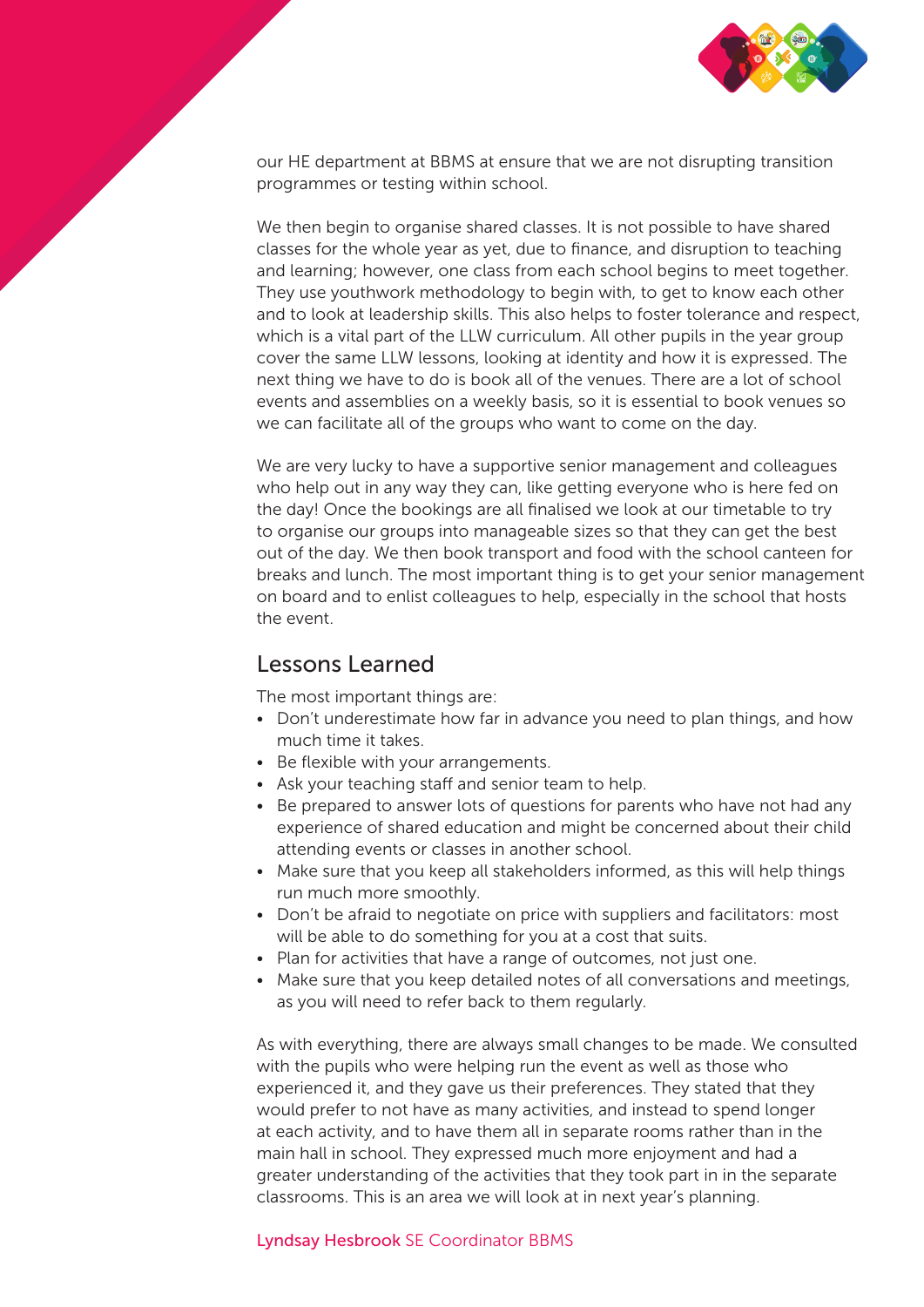

<span id="page-5-0"></span>

| <b>Month</b>     | <b>Action</b>                                                                                                                                                                                                                                                                                                                                                                                                                                                                                                                                                                                                                                                                                                                      |
|------------------|------------------------------------------------------------------------------------------------------------------------------------------------------------------------------------------------------------------------------------------------------------------------------------------------------------------------------------------------------------------------------------------------------------------------------------------------------------------------------------------------------------------------------------------------------------------------------------------------------------------------------------------------------------------------------------------------------------------------------------|
| <b>May 18</b>    | Meetings with Vice Principal to agree actions for the 18/19 Action Plan.<br>1.<br>Liaise with Shared Education (SE) Officer From Education Authority (EA).<br>2.<br>Meetings with Heads of Department (HOD) for Learning for Life and Work (LLW)<br>3.<br>to agree engagement.<br>4. Contact Artsketa and other facilitators to investigate possible facilitation.<br>5. Agree provisional budget.<br>Lining up of timetable for class chosen as facilitators from each school.<br>6.<br>7. Submit Action Plan to EA for approval.                                                                                                                                                                                                 |
| June 18          | Once letter of offer is received from EA to formalise the budget for 18/19, liaise<br>$1_{\cdot}$<br>with Artsketa to negotiate price for facilitation and number of facilitators.<br>2. Set month of the activity, final date to be confirmed once year plan is available<br>from both schools.<br>3. Contact Youth Service to agree input into training pupil facilitators prior to event.                                                                                                                                                                                                                                                                                                                                       |
| <b>August 18</b> | Liaise with LLW HODs to agree dates for teaching Local and Global Citizenship<br>1.<br>- Diversity in N. Ireland unit (all pupils in both schools will study the unit but one<br>class from each school will have sessions together).<br>2. Book buses for engagement.<br>3. Produce information and permission slips for shared classes, sessions with the<br>Youth Service and activity in shared classes and filming on the day of the event.<br>4. Update action plan and profiled budget, if required.<br>5. Communicate information to SE officer.                                                                                                                                                                           |
| September 18     | Review resources and materials for shared classes.<br>1.<br>2. Meetings with Youth Service to finalise dates of workshops for pupil facilitators.<br>3. Issue permission slips for shared classes.                                                                                                                                                                                                                                                                                                                                                                                                                                                                                                                                 |
| October 18       | 1. Citizenship classes running.<br>2. Update school website and social media.                                                                                                                                                                                                                                                                                                                                                                                                                                                                                                                                                                                                                                                      |
| November 18      | 1. Citizenship classes running.<br>2. Update school website and social media.                                                                                                                                                                                                                                                                                                                                                                                                                                                                                                                                                                                                                                                      |
| December 18      | Citizenship classes running.<br>1.<br>2. Update school website and social media.                                                                                                                                                                                                                                                                                                                                                                                                                                                                                                                                                                                                                                                   |
| January 19       | 1. Workshops with Youth Service begin on respect, tolerance, celebrations of<br>identity in Northern Ireland, conflict resolution and how to facilitate an event as<br>well as planning the event for BBMS/Mercy College.<br>Evaluation of citizenship classes by teachers and pupils.<br>2.<br>Finalise date of event.<br>3.<br>4. Book venues in school for day of event (assembly hall, sports hall, library,<br>classrooms for music, conference room).<br>5. Book transport for the day.<br>6. Finalise attendance with external facilitators and numbers coming.<br>Issue invitations for local media and SE officer and any other interested parties.<br>7.<br>8. Update social media.<br>9. Regular contact with LLW HODs. |

## Action Plan for Diversity Day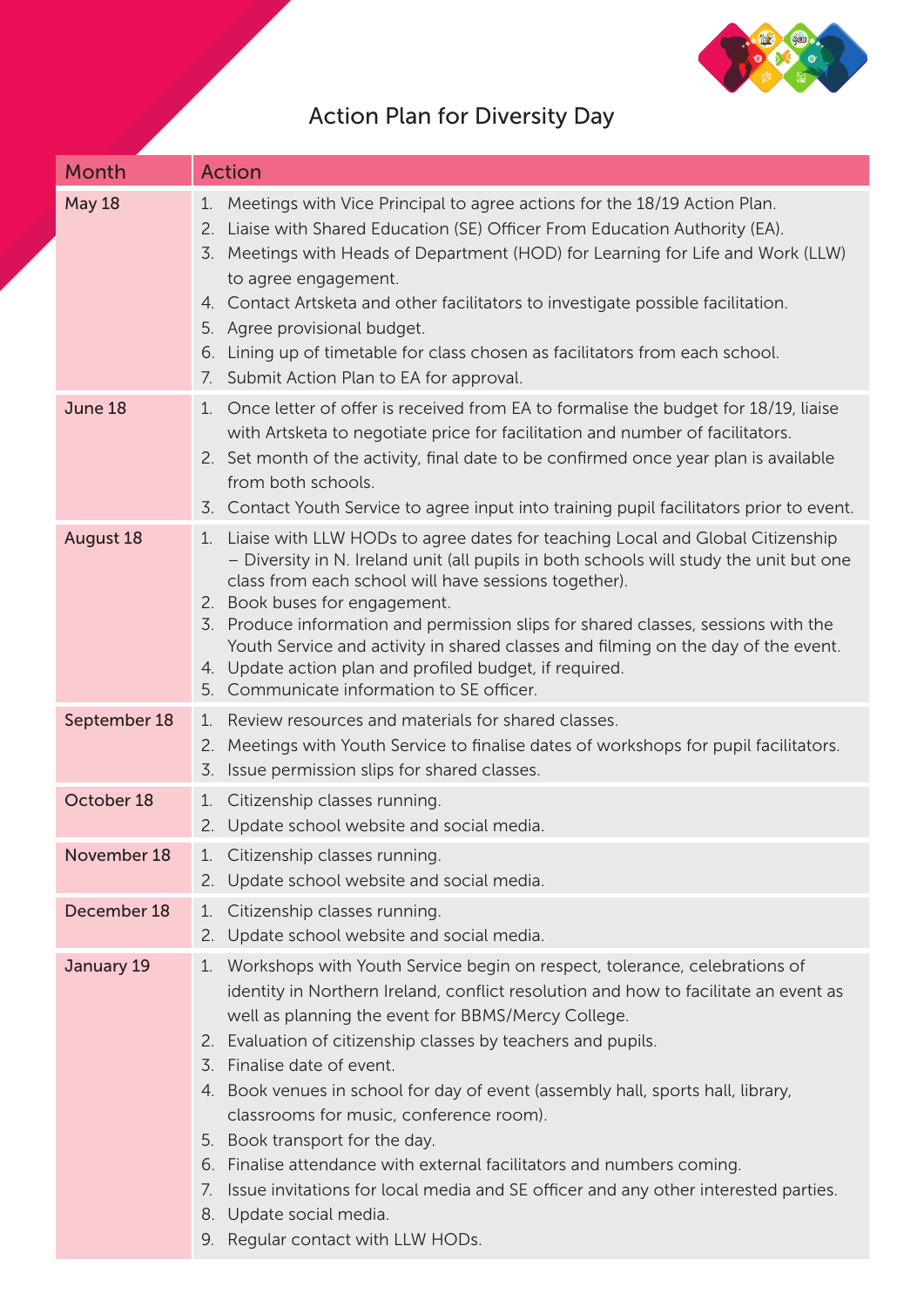

| <b>Month</b>  | <b>Action</b>                                                                                                                                                                                                                                                                                                                                                                                                                                                                                                                                                                                                                                                            |
|---------------|--------------------------------------------------------------------------------------------------------------------------------------------------------------------------------------------------------------------------------------------------------------------------------------------------------------------------------------------------------------------------------------------------------------------------------------------------------------------------------------------------------------------------------------------------------------------------------------------------------------------------------------------------------------------------|
| February 19   | 1. Workshops with Youth Service running on respect, tolerance, celebrations of<br>identity in Northern Ireland, conflict resolution and how to facilitate an event as<br>well as planning the event for BBMS/Mercy College.<br>2. Contact facilitators about dietary requirements.<br>Organise teacher cover needed.<br>3.<br>4. Let school facilities management company know about event and requirements<br>on the day.<br>5. Communicate with SE Officer.<br>6. Ensure all invoices have been issued to school for prompt payment.                                                                                                                                   |
| March 19      | Find out how many pupils in partner school attending are entitled to FSM so they<br>1.<br>can receive lunch on day of event.<br>2. Liaise with school canteen and Senior Leadership Team (SLT) to organise hosting<br>of 100+ extra pupils at break and lunch.<br>3. Book catering for facilitators.<br>Organise extra duty rota for event day.<br>4.<br>5. Finalise timetable - 20 min sessions at each station (with pupil input at Youth<br>Service session).<br>6. Issue and collect permission slips for event day.<br>Update social media.<br>7.<br>8. Meetings with LLW HODs.<br>Complete risk assessments and file with Health & Safety officer in school.<br>9. |
| April 19      | Month of the event.<br>$1_{\cdot}$<br>2. Issue guidance to all staff re pupils absent from class, visitors attending, duty<br>rotas, length of event.<br>Update social media.<br>3.<br>4. Meetings with SLT.<br>5. Arrange decoration of venues.<br>6. Arrange refreshments for arrival.                                                                                                                                                                                                                                                                                                                                                                                 |
| <b>May 19</b> | Evaluation of event by pupils and staff.<br>1.<br>2. Begin planning for next year.                                                                                                                                                                                                                                                                                                                                                                                                                                                                                                                                                                                       |

## Action Plan for Diversity Day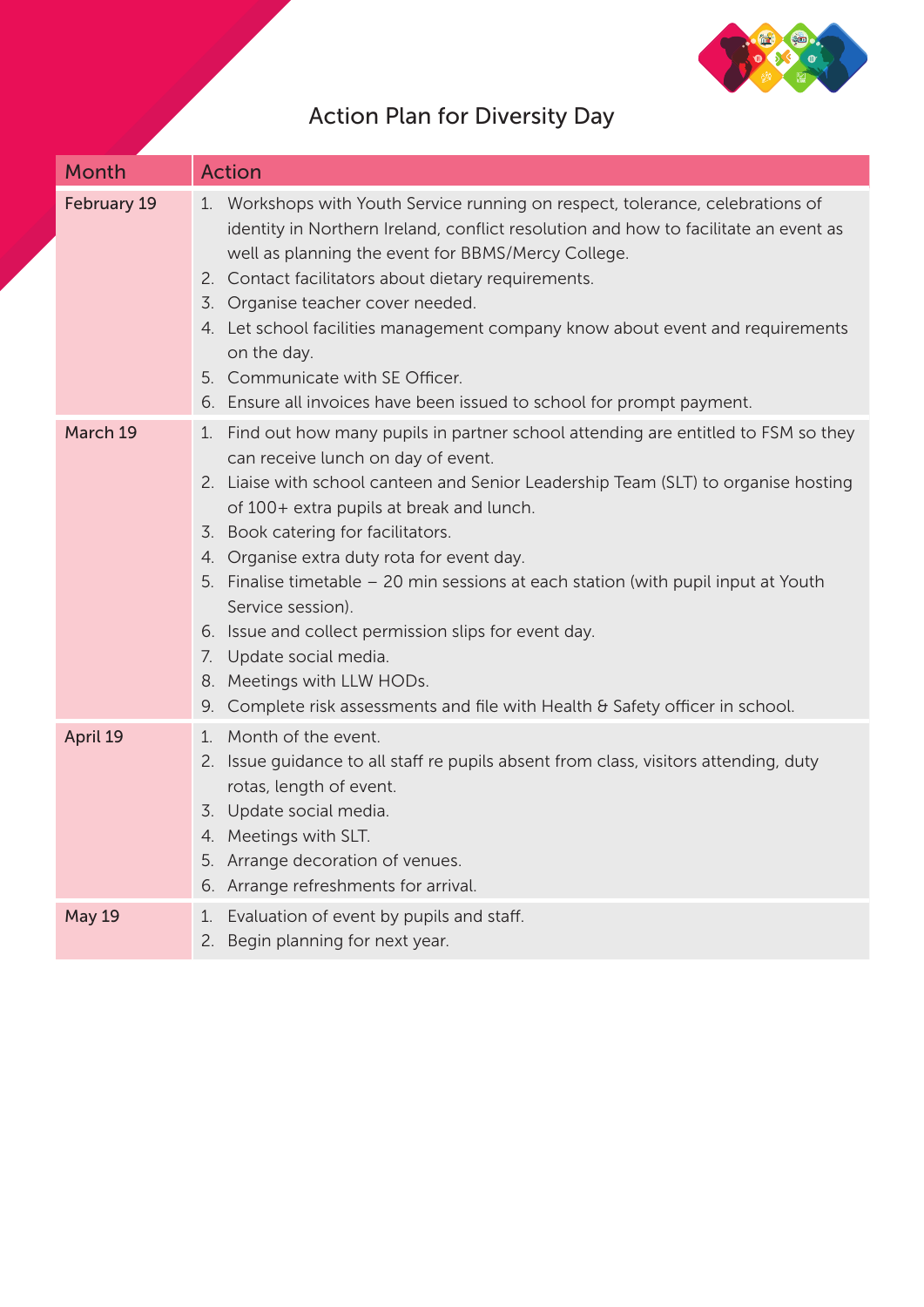

## Activities: 15 in total

| <b>Activity</b>                 | <b>Description</b>                                                                                                                                                                                 | Provider |
|---------------------------------|----------------------------------------------------------------------------------------------------------------------------------------------------------------------------------------------------|----------|
| <b>Chinese Dance</b>            | Pupils will observe a dance<br>demonstration and then learn a<br>simple dance.                                                                                                                     | Artsekta |
| <b>African Drumming</b>         | Pupils will learn how to use<br>African drums and participate in<br>a drum circle involving games.                                                                                                 | Artsekta |
| <b>Indian Arts and Culture</b>  | Pupils will hear about aspects<br>of Indian art and culture. They<br>will then get the opportunity to<br>make a piece of art to take away,<br>and possibly try on traditional<br>Indian costume.   | Artsekta |
| <b>Polish Arts and Culture</b>  | Pupils will hear about aspects<br>of Polish art and culture. They<br>will then get the opportunity to<br>make a piece of art to take away,<br>and possibly try on traditional<br>Polish costume.   | Artsekta |
| <b>Russian Arts and Culture</b> | Pupils will hear about aspects<br>of Russian art and culture. They<br>will then get the opportunity to<br>make a piece of art to take away,<br>and possibly try on traditional<br>Russian costume. | Artsekta |
| <b>Iranian Arts and Culture</b> | Pupils will hear about aspects<br>of Iranian art and culture. They<br>will then get the opportunity to<br>make a piece of art to take away,<br>and possibly try on traditional<br>Iranian costume. | Artsekta |
| <b>Mexican Folk Art</b>         | Pupils will hear about aspects of<br>Mexican art and culture. They<br>will then get the opportunity to<br>make a piece of art to take away,<br>and possibly try on traditional<br>Mexican costume. | Artsekta |
| <b>Islamic Culture</b>          | Pupils will hear about aspects<br>of Islamic art and culture. They<br>will then get the opportunity to<br>make a piece of art to take away,<br>and possibly try on traditional<br>Islamic costume. | Artsekta |